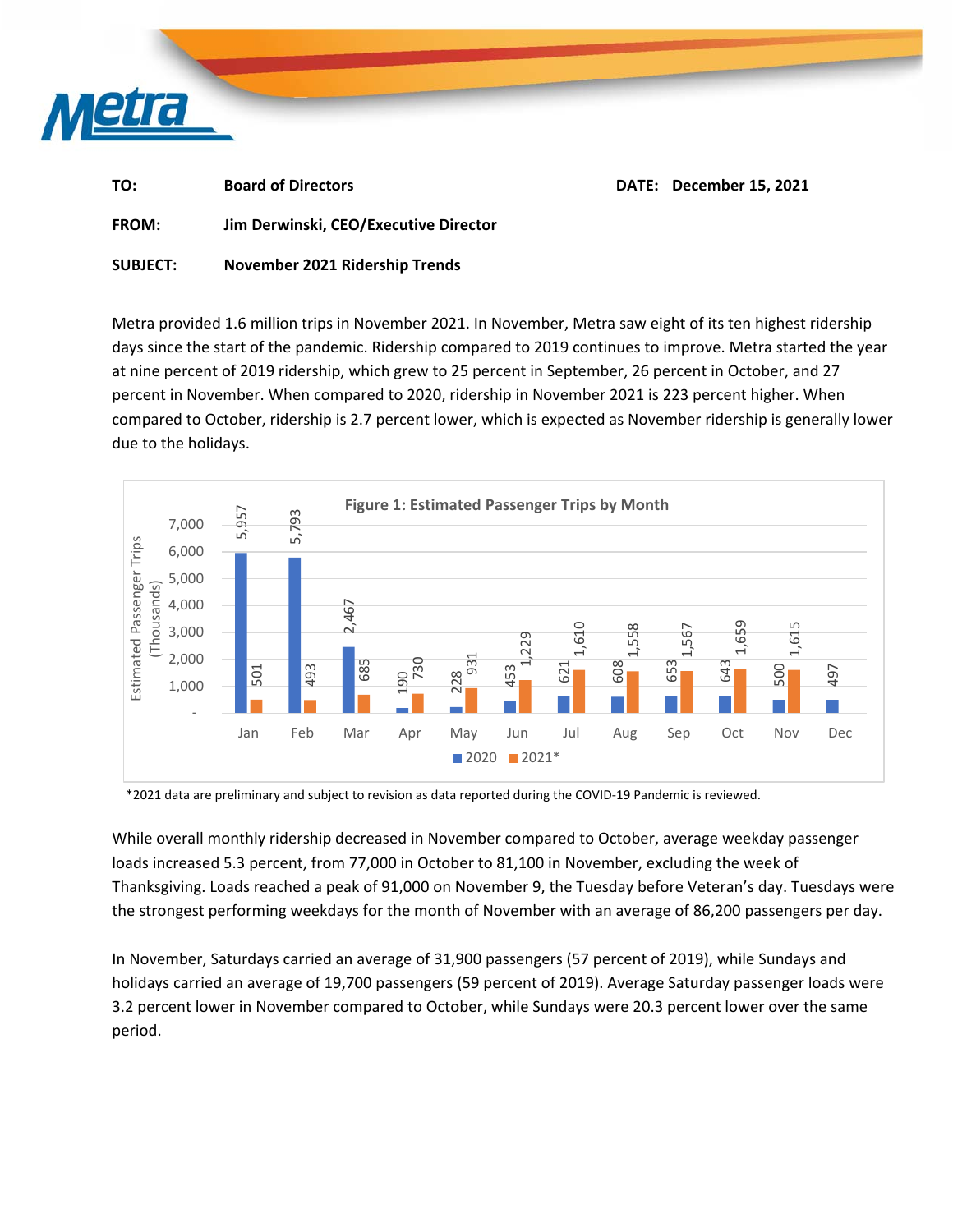

\*July 26‐30 average includes extra service on July 29‐30 for the Thursday and Friday of Lollapalooza.

At a line level, the top five ridership lines for the month of November were the BNSF, UP‐NW, UP‐N, ME, and RI. When compared to October, ridership increases were seen on the HC, MD-N, NCS, SWS, and UP-W.

On Saturday, November 6, 10 trains were canceled on the BNSF schedule due to construction. Effective November 15, the BNSF weekday schedule was temporarily reduced from 94 to 86 trains per day to accommodate increased freight traffic through the end of the year, decreasing the systemwide total of weekday trains to 558. The Metra Electric saw minor schedule adjustments.

Metra operated on a weekday schedule for Veteran's Day, a Sunday/holiday schedule for Thanksgiving, and a weekday schedule for the Friday after Thanksgiving. Extra service on the ME for Bears home games on Sundays continued November 21.